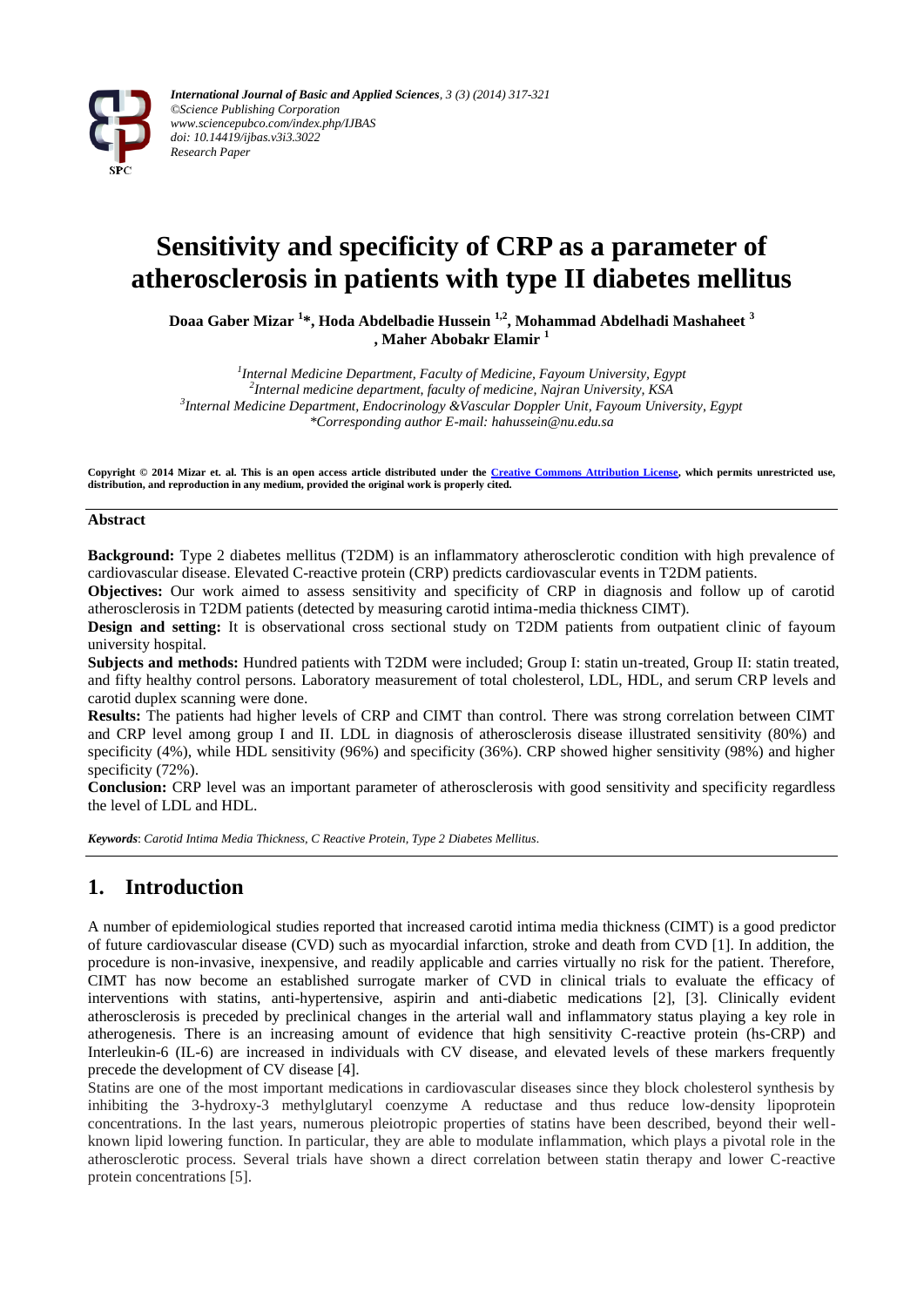In the present study, we investigated the relationship between CIMT (as a predictor of atherosclerosis) in patients with T2DM and CRP levels in these patients. In addition, the study correlated CRP levels with LDL-cholesterol levels and the use of statin therapy to evaluate which is more important predictor of atherosclerosis as regard diagnosis and statin treatment follow up.

### **2. Subjects and methods**

The study included 100 patients with type 2 diabetes mellitus and 50 control of either sex. The age ranged from 40-60 years of different disease duration. They were classified into 2 groups according to statin therapy, group-I: fifty patients not receiving statin therapy, and group-II: fifty patients on statin therapy. The control group (group III) included 50 healthy, age and sex matched non-smoker subjects without history of myocardial infarction, angina, stroke, peripheral vascular disease or diabetes. The patients were subjected to full history, clinical examination, laboratory measurement of cholesterol, LDL and HDL cholesterol, blood sugar, serum CRP level and carotid duplex scanning. Informed consent was obtained from patients and controls.

The regular CRP reagent kit (latex-enhanced nephelometry) is based on an immunological reaction between CRP antisera bound to biologically inert latex particles and CRP in the test specimen. Particle-enhanced assays are based on the reaction between a soluble analyte and the corresponding antigen or antibody bound to polystyrene particles. CRP present in the test sample will form an antigen-antibody complex with the latex particles. Light scattering, measured by a nephelometric procedure after 6 min, is proportional to the concentration of the analyte present in the sample. No special instructions such as fasting or special diets are required. Fresh or frozen human serum, heparin and EDTA plasma samples are acceptable.

Measurements of CIMT were performed on the common carotid artery. CIMT was evaluated using a high-resolution 7.5 MHz linear transducer in B mode. CIMT of the far wall was defined as the distance between the leading edge of the lumen-intima interface and the leading edge of the media-adventitia interface. CIMT was measured on each side at three sites on the longitudinal views. CIMT was calculated as the average of measurements from three different sites on each side. CIMT is generally reported in millimeters as a continuous variable with values ranging from about 0.5 to 1.0 mm in healthy people [6].

#### **3. Statistical Analysis**

- Data were collected, coded, and double entered into Microsoft Access and data analysis was performed using SPSS software version 18.
- Simple descriptive analysis in the form of numbers and percentages for qualitative data, and arithmetic means as central tendency measurement and standard deviations. For quantitative parametric data: In-depended student t-Test was used to compare measures of two independent groups of quantitative data. One way ANOVA test was used in comparing more than two independent groups of quantitative data. For qualitative data: Chi square test to compare two of more than two qualitative groups.
- P value is significant if less than 0.05

#### **4. Results**

A total of 100 patients with T2DM were included in this study to investigate the relation between CIMT in these patients and CRP levels, LDL, and HDL cholesterol levels.

The demographic and clinical features of the studied groups are summarized in table 1. Their ages ranged from 40-60 years. The mean age for group I was 48.3±6years, group II was 49.8±6.2 while the control was 47.2±5.4 with no significant difference. The mean duration was  $5.7\pm4.4$  in group I and  $6\pm4.5$  in group II, with no significant difference. As regard the presence of retinopathy, peripheral neuropathy, nephropathy and cerebrovascular stroke in both groups there was no significant difference, while there was significant difference between them as regard the presence of ischemic heart disease (IHD) (6% in group I, 28% in group II ).

As regard their laboratory investigations (Table 2); there was a significant difference between the patients and control as regard fasting blood sugar, LDL, HDL cholesterol, CRP level, CIMT. So, diabetic patients had higher levels of CRP and CIMT than normal healthy control. We observed that there was no difference between the patients study groups as regard CRP level (8.18  $\pm$ 3.6 in group I and 8.5  $\pm$ 4 in group II) and CIMT (1.2  $\pm$ 0.16 in group I and 1.2  $\pm$ 0.18).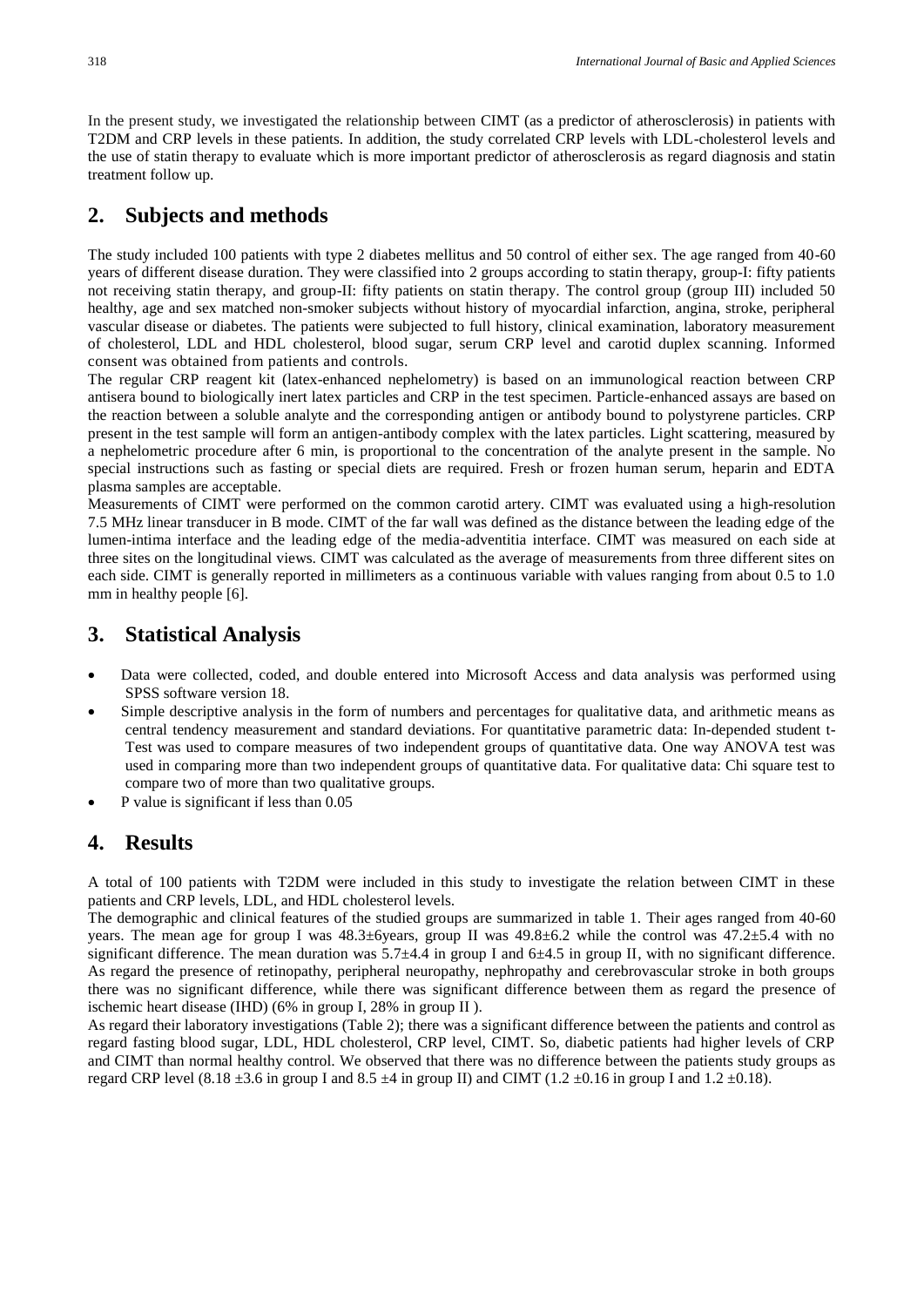| Table 1: Demographic and Clinical Features of the Studied Groups |  |
|------------------------------------------------------------------|--|
|------------------------------------------------------------------|--|

|                             | Study groups |                |                |          |           |
|-----------------------------|--------------|----------------|----------------|----------|-----------|
|                             | Group I      | Group II       | Group III      |          |           |
|                             | $(n=50)$     | $(n=50)$       | $(n=50)$       | P- value | Sig.      |
| Male gender                 | 19 (38%)     | 24 (48 %)      | $25(50\%)$     | 0.4      | <b>NS</b> |
| Age                         | $48.3 \pm 6$ | $49.8 \pm 6.2$ | $47.2 \pm 5.4$ | 0.08     | <b>NS</b> |
| Duration of disease (years) | $5.7 + 4.4$  | $6 + 4.5$      | ------         |          |           |
| Retinopathy                 | 22(44%)      | 26(52%)        | -------        | 0.5      | <b>NS</b> |
| Nephropathy                 | 10(20%)      | 14(28%)        | ------         | 0.4      | <b>NS</b> |
| Neuropathy                  | 45(90%)      | 42(48%)        | .              | 0.6      | <b>NS</b> |
| <b>IHD</b>                  | 3(6%)        | 14 (28%)       |                | 0.006    | HS        |
| <b>CVS</b>                  | $5(10\%)$    | 10(20%)        | ------         | 0.1      | <b>NS</b> |

*IHD: ischemic heart disease, CVS: cerebrovascular stroke.*

| <b>Table 2:</b> Laboratory Investigations and CIMT of the Study Groups |  |
|------------------------------------------------------------------------|--|
|------------------------------------------------------------------------|--|

|                   |                | Study group    |                  |         |           |
|-------------------|----------------|----------------|------------------|---------|-----------|
|                   | Group I        | Group II       | Group III        |         |           |
|                   | Mean $\pm SD$  | $Mean \pm SD$  | $Mean \pm SD$    | P-value | Sig.      |
| $FBS$ ( $mg/dl$ ) | $170.8 + 49.1$ | $162.1 + 38.4$ | $84.4 + 6*$      | < 0.001 | <b>HS</b> |
| 2HPP(mg/dl)       | $283.3 \pm 53$ | $284.5 \pm 52$ | $137.4 + 11.2*$  | < 0.001 | HS        |
| $LDL$ (mg/dl)     | $53.8 \pm 6.2$ | $54.6 \pm 7.1$ | $62.8 \pm 6.8^*$ | < 0.001 | HS        |
| $HDL$ (mg/dl)     | $37.4 \pm 2.7$ | $37.2 \pm 2.9$ | $34.6 \pm 1.1*$  | < 0.001 | HS        |
| $CRP$ (mg/l)      | $8.18 \pm 3.6$ | $8.5 + 4$      | $2.7+0.7*$       | < 0.001 | HS        |
| CIMT(mm)          | $1.2 \pm 0.16$ | $1.2 \pm 0.18$ | $0.5 \pm 0.1*$   | < 0.001 | HS        |

*IHD=ischemic heart disease, CVS=cerebrovascular stroke, NS=non-significant, HS=highly significant, FBS=fasting blood sugar, 2HPP=2hour postprandial, LDL=low density lipoprotein, HDL=high density lipoprotein*

Table 3 shows the sensitivity and specificity of (LDL), (HDL) and (CRP) in comparison with CIMT as predictors of atherosclerosis. Sensitivity and specificity test for CRP in diagnosis of atherosclerosis disease illustrates probability of being true positive is (96.3%) more than being false positive when repeat test 100 times with sensitivity (98%) and specificity (72%).

**Table 3:** Sensitivity and Specificity of (LDL), (HDL) and (CRP) In Comparison With CIMT

| Variable   | Sensitivity | Specificity | Area under curve (AUC)* |
|------------|-------------|-------------|-------------------------|
| LDL        | 80%         | 4%          | 18.9%                   |
| <b>HDL</b> | 96%         | 36%         | 81.2%                   |
| <b>CRP</b> | 98%         | 72%         | 96.3%                   |
|            |             |             |                         |

Table 4 shows the correlation between CIMT and CRP level among patients groups. It shows that there was strong positive correlation between CIMT and CRP level among group I and group II.

| <b>Table 4:</b> Correlation between CIMT and CRP Titre among Study Groups. |         |      |  |  |
|----------------------------------------------------------------------------|---------|------|--|--|
| CIMT                                                                       |         |      |  |  |
|                                                                            | p-value | Sig. |  |  |
| U.S                                                                        | 0.001   | HS   |  |  |
| 0.6                                                                        | < 0.001 | HS   |  |  |
| 0.3                                                                        | 0.07    | NS   |  |  |
|                                                                            |         |      |  |  |

Table 5 shows the correlation of mean CRP level in all patients with the diabetic complications. Mean CRP level in patients with retinopathy was higher than without retinopathy with a significant difference (9.8 versus7.03 with a P. value <0.001). Mean CRP level in patients with nephropathy was higher than without nephropathy with a significant difference (10.7 versus 7.6 with a P. value <0.001). Mean CRP level in patients with IHD was higher than without IHD (10.3 versus 7.9).

**Table 5:** Correlation between Mean CRP Titre and the Diabetic Complications among All Patients

| Complication           | CRP titre |      |           |         |           |
|------------------------|-----------|------|-----------|---------|-----------|
|                        | No.       | Mean | <b>SD</b> | p-value | Sig.      |
| <b>Retinopathy Yes</b> | 48        | 9.8  | 3.3       | < 0.001 | HS        |
| No                     | 52        | 7.03 | 3.9       |         |           |
| Nephropathy Yes        | 24        | 10.7 | 3.2       | < 0.001 | HS        |
| No                     | 76        | 7.6  | 3.8       |         |           |
| Neuropathy Yes         | 87        | 8.5  | 3.5       | 0.3     | <b>NS</b> |
| No                     | 13        | 7.3  | 5.7       |         |           |
| IHD<br>Yes             | 17        | 10.3 | 3.2       | 0.02    |           |
| No                     | 83        | 7.9  | 3.8       |         |           |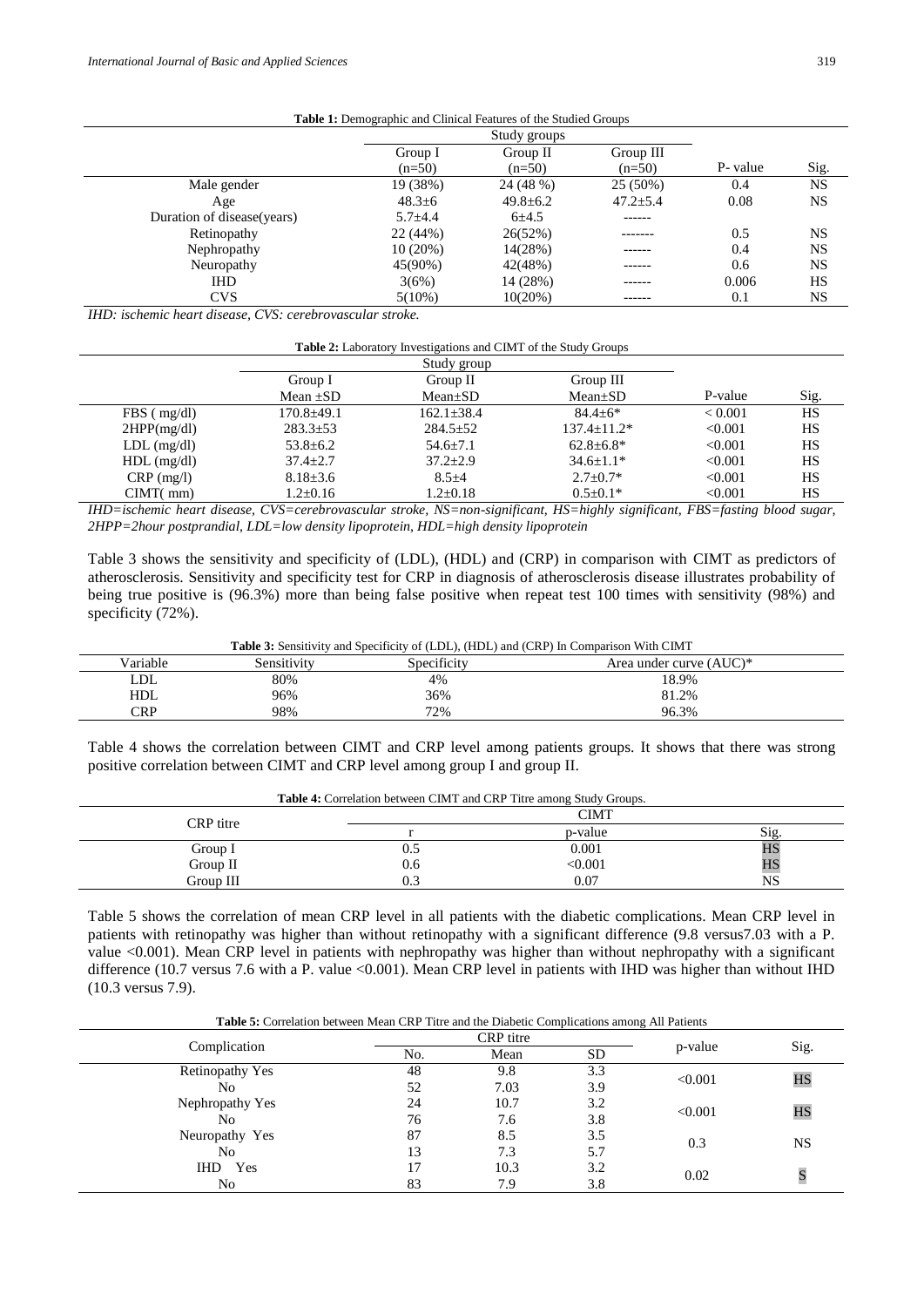#### **5. Discussion**

Our study aimed to assess CIMT as a predictor of atherosclerosis in T2DM and its correlation to CRP level in these patients. In addition, the study correlated these parameters with LDL-cholesterol levels and the use of statin therapy to evaluate which is more important predictor of atherosclerosis as regard diagnosis and follow up during treatment.

Our results showed that there was significant difference in CRP level between patients groups and the control, with mean CRP level was 8.18±3.6 in group I, 8.5±4 in group II, and 2.7±0.7\* in group III and the difference was statistically highly significant. Among inflammatory biomarkers, the best evidence to date supports the use of hs-CRP as an independent predictor of increased CVD risk in diabetic and non-diabetic patients. In addition, numerous clinical trials have established elevated CRP levels to be predictive of the development of insulin resistance, metabolic syndrome, and T2DM [7].

Our results are similar to another study [8] which reported that acute phase response was present in patients with type- 2 diabetes. These patients tend to have higher hs-CRP concentrations than control subjects and elevation of hs-CRP in diabetic patients associates with increased risk of non-fatal cardiovascular events and cardiovascular death.

High hs-CRP levels were also found to be strongly correlated and independently with type 2 diabetes: Elevated levels of hs-CRP remained a significant predictor for future diagnosis of metabolic syndrome and diabetes even after adjusting for BMI, family history of diabetes mellitus, smoking, and other factors. Large prospective studies pointed out the involvement of increased hs-CRP on cardiovascular morbidity and mortality in these patients. High levels of hs-CRP have been shown to be an independent predictor of cardiovascular risk for all degrees of severity of metabolic syndrome and T2DM [7], [9], and [10].

Regarding CIMT, there was a significant difference between patient groups and the control with mean CIMT in group I was 1.2±0.16, in group-II was 1.2±0.18 and in group-III was 0.5±0.1. This means that diabetic patients had higher CIMT than healthy control, but there was no difference between both patient groups. Patients with T2DM have a two to fourfold increased incidence of CVD compared to persons without diabetes, which is also reflected by an increased CIMT in T2DM patients [1].

Kotb et al [11] found that CIMT was higher in diabetic patients than in healthy subjects. CIMT, HbA1C, systolic blood pressure, triglycerides, HOMA, and C-reactive protein were significantly higher in patients with uncontrolled than with controlled diabetes.

Naghavi et al. [12] concluded that Patients with CIMT > 1.0mm, calcium score > 100, CRP>4mg/L and ABI<0.9 were classified as at high risk or very high risk for MI, resulting in the recommendations for performing myocardial ischemia test and the target LDL-cholesterol level below 100 mg/dl or even <70 mg/dl.

As regard CIMT prediction in T2DM patients; our study showed that LDL had sensitivity 80% and specificity 4%, HDL had sensitivity 96% and specificity 36% while CRP sensitivity was 98% and specificity was 72%. This means that CRP level was more sensitive and specific as a predictor of carotid atherosclerosis than LDL with considerable difference and more than HDL levels with smaller difference despite that mean LDL in our patients were more or less near normal results in both groups.

Recently XU et al. [13] showed that subjects with CRP ≥3 mg/L were associated with 1.45-fold risk for elevated CIMT. The association was more prominent in subjects with aged <60, in diabetic patients and obese subjects. So, they concluded that increased CRP is associated with elevated CIMT in Chinese adults with normal LDL. Low-grade inflammation plays an independent and important role in atherosclerosis.

Tsimikas et al [14] stated that the level of hs-CRP achieved after initiation of statin therapy proved to be of equal importance for subsequent vascular events as was the achieved level of LDL-C. However, the best overall survival was observed among those who not only lowered LDL-C below 70 mg/dl, but who also lowered hs-CRP below 2 mg/l. This effect was present regardless of the statin regimen used.

Our study showed significant strong positive correlation between CIMT and CRP level among group I and group II with P <0.001. These reslts coincide with kotb et al  $[11]$  who stated that CIMT were significantly greater in adolescents with T2DM than in healthy subjects and correlated positively with C-reactive protein. They showed a significant elevation of hypersensitive C-reactive protein in uncontrolled than in controlled diabetic patients and this correlated positively with CIMT. Cao et al. [15] showed that CRP concentration was closely correlated with CIMT measures.

Mean CRP in the patients with retinopathy was significantly higher than without retinopathy. Also, other study [16] concluded that CRP levels in patients of retinopathy were elevated as compared to normal controls and diabetics without retinopathy.

Mean CRP in patients with nephropathy was significantly higher than that without nephropathy. Also, in a recent study [17], the authors reported a significant and independent association of CRP level with urinary albumin excretion (UAE) in the microalbuminuric range in patients with T2DM. In a prospective study by Stehouwer et al. [18] included 328 patients with type 2 diabetes followed up for 9 years, found that increased UAE, endothelial dysfunction and chronic inflammation were interrelated processes and the longitudinal development of UAE was significantly and independently determined by such inflammatory markers as hs- CRP and fibrinogen.

We concluded that CRP level is an important parameter of carotid atherosclerosis with good sensitivity and specificity regardless the level of LDL and HDL. Therefore, we can recommend its measurement routinely together with lipid profile either to decide statin use or adjust its dose.